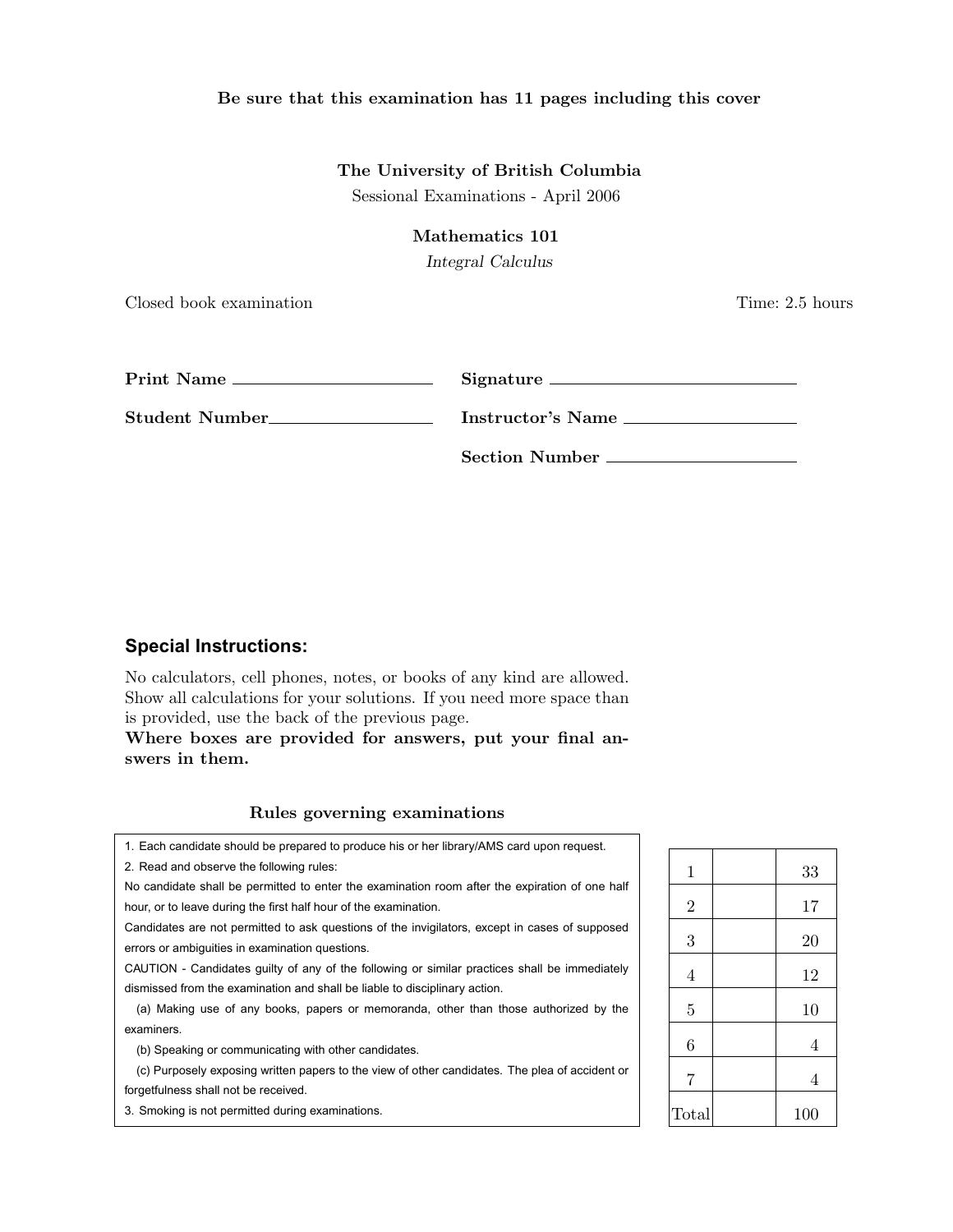April 2006 Mathematics 101 Page 2 of 11 pages

## Marks

- [33] 1. Short-Answer Questions. Put your answer in the box provided but show your work also. Each question is worth 3 marks, but not all questions are of equal difficulty. Full marks will be given for a correct answer placed in the box, but at most one mark will be given for an incorrect answer. Unless otherwise stated, simplify your answer as much as possible.
	- (a) Find the average value of  $\cos x$  on the interval  $[0, \pi]$ .

Answer

(b) Evaluate  $\int \cos^2 x \ dx$ .

(c) Evaluate 
$$
\int \left(\frac{1}{\sqrt{1-x^2}} + 1 - x^2\right) dx
$$
.  
Answer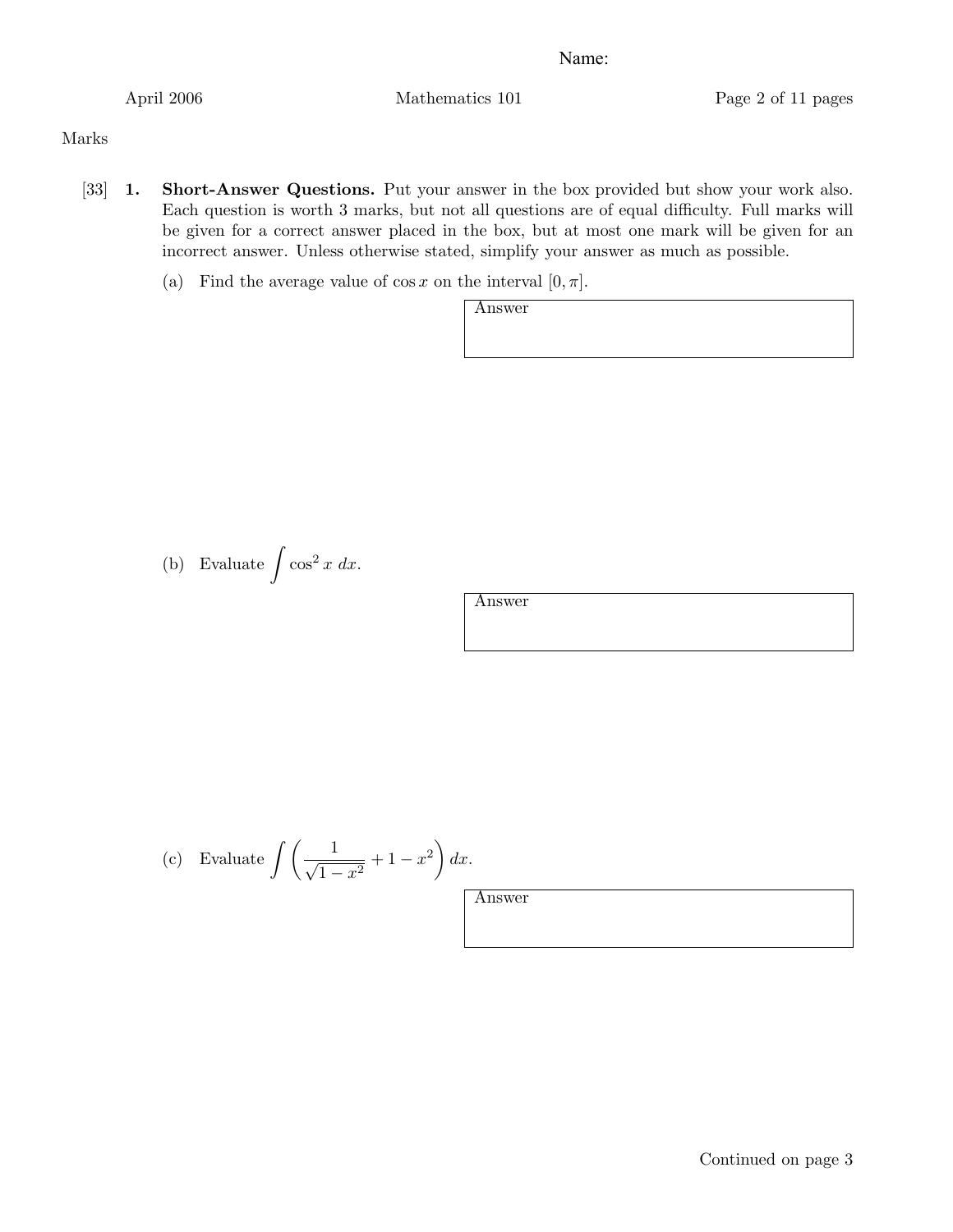Continued on page 4

April 2006 Mathematics 101 Page 3 of 11 pages

(d) Write down the Simpson's Rule approximation  $S_6$  for  $\int_8^8$ 2  $\frac{1}{x^2}$  *dx*. You may leave your answer expressed as a sum of fractions.

Answer

(e) Calculate the volume of the solid obtained by rotating the region above the *x*-axis, below the curve  $y = x + x^2$ , and between the lines  $x = 1$  and  $x = 2$  about the *x*-axis.

Answer

(f) Determine the general solution of the differential equation  $y'' - y' - 2y = 0$ .

Answer

(g) Determine the general solution of the differential equation  $y'' - 2y' + 2y = 0$ .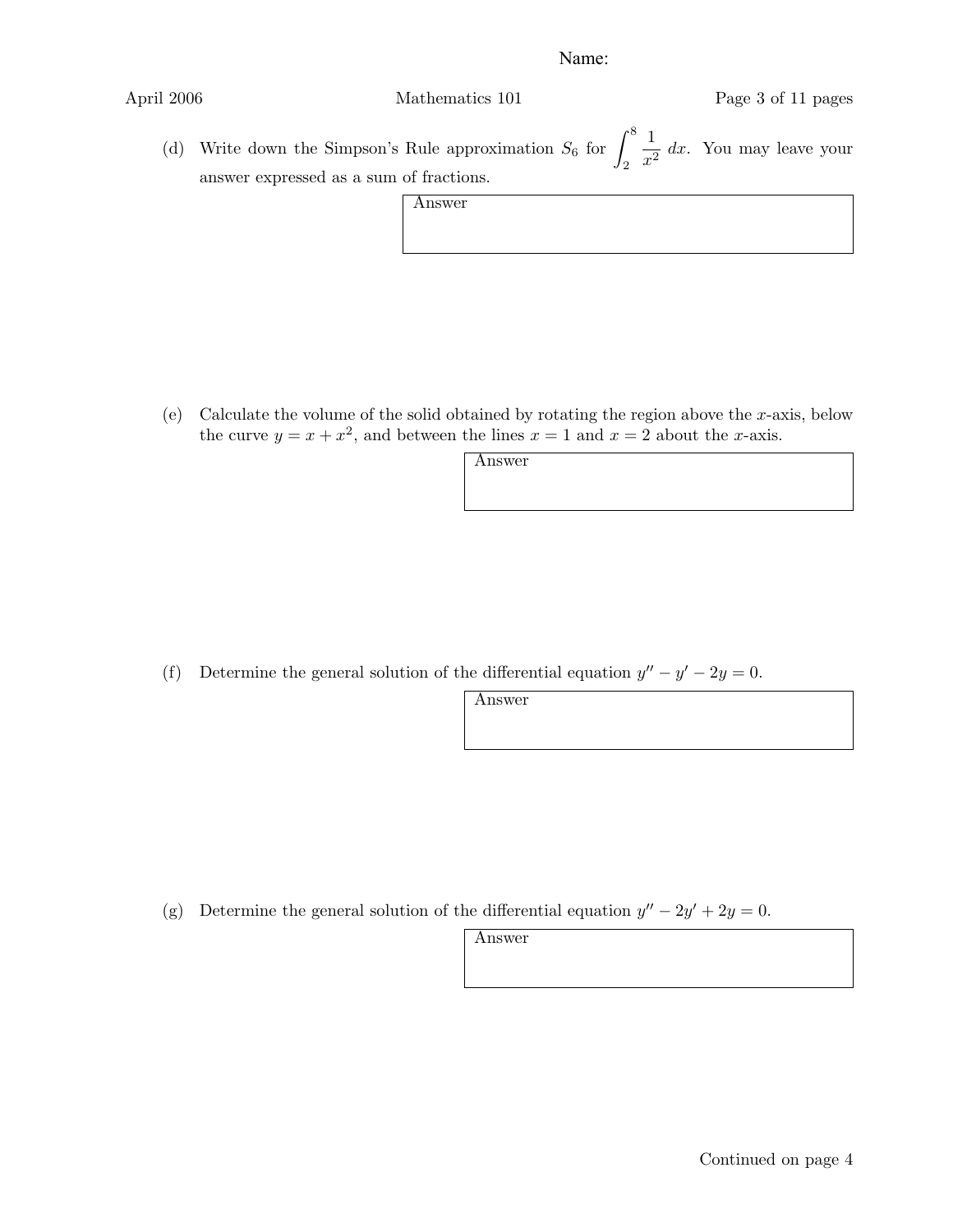(h) A particle is moved along the *x*-axis by a force that measures  $x^{3/2}$  N at a point *x* m from the origin. How much work is done in moving the particle from the origin to a point 10 m away from the origin?

Answer

(i) Determine whether  $\int_{-\infty}^{\infty}$ 1 *dx*  $\frac{ax}{1+2x}$  converges or diverges. If it converges, evaluate it.

Answer

(j) Find the first three nonzero terms in the power series representation in powers of *x* (i.e. the Maclaurin series) for  $\int_0^x$ *t* <sup>2</sup>*e−t*<sup>2</sup> *dt*.

Answer

(k) Let  $f(x) = \int^{x^2}$ *x*  $\sqrt{t^4+1}$  *dt*. Compute  $f'(1)$ .

 $\mathbf{0}$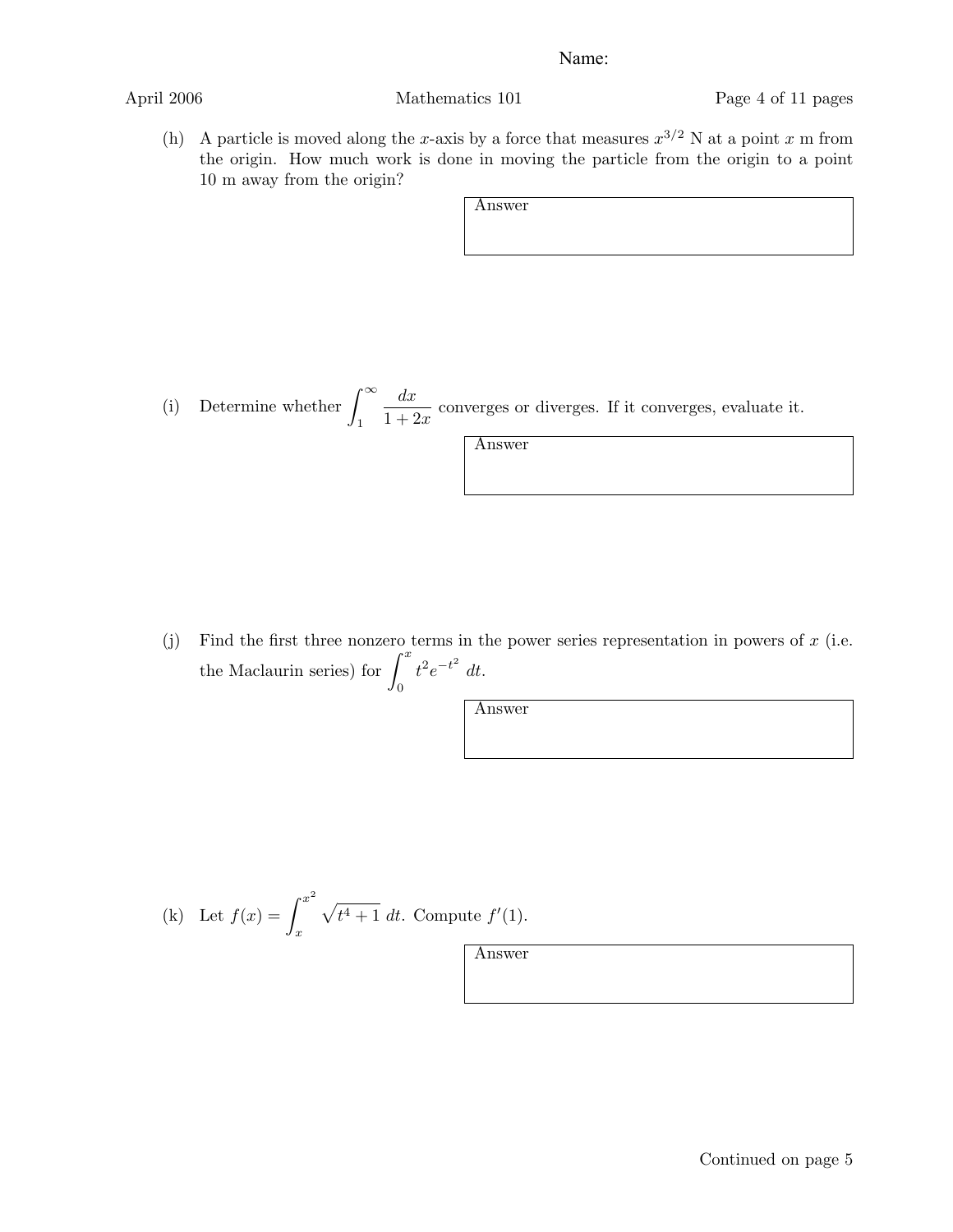Full-Solution Problems. In questions 2–7, justify your answers and show all your work. If a box is provided, write your final answer there. Unless otherwise indicated, simplification of answers is not required.

[17] 2. (a) [5] Sketch the bounded region that lies between the curves  $y = 2 - x^2$  and  $y = |x|$ , and show that the area of this region equals 7/3.

> (b) [3] Express the *y*-coordinate of the centroid (centre of mass) of the region in part (a) as a definite integral. *Do not evaluate this integral.*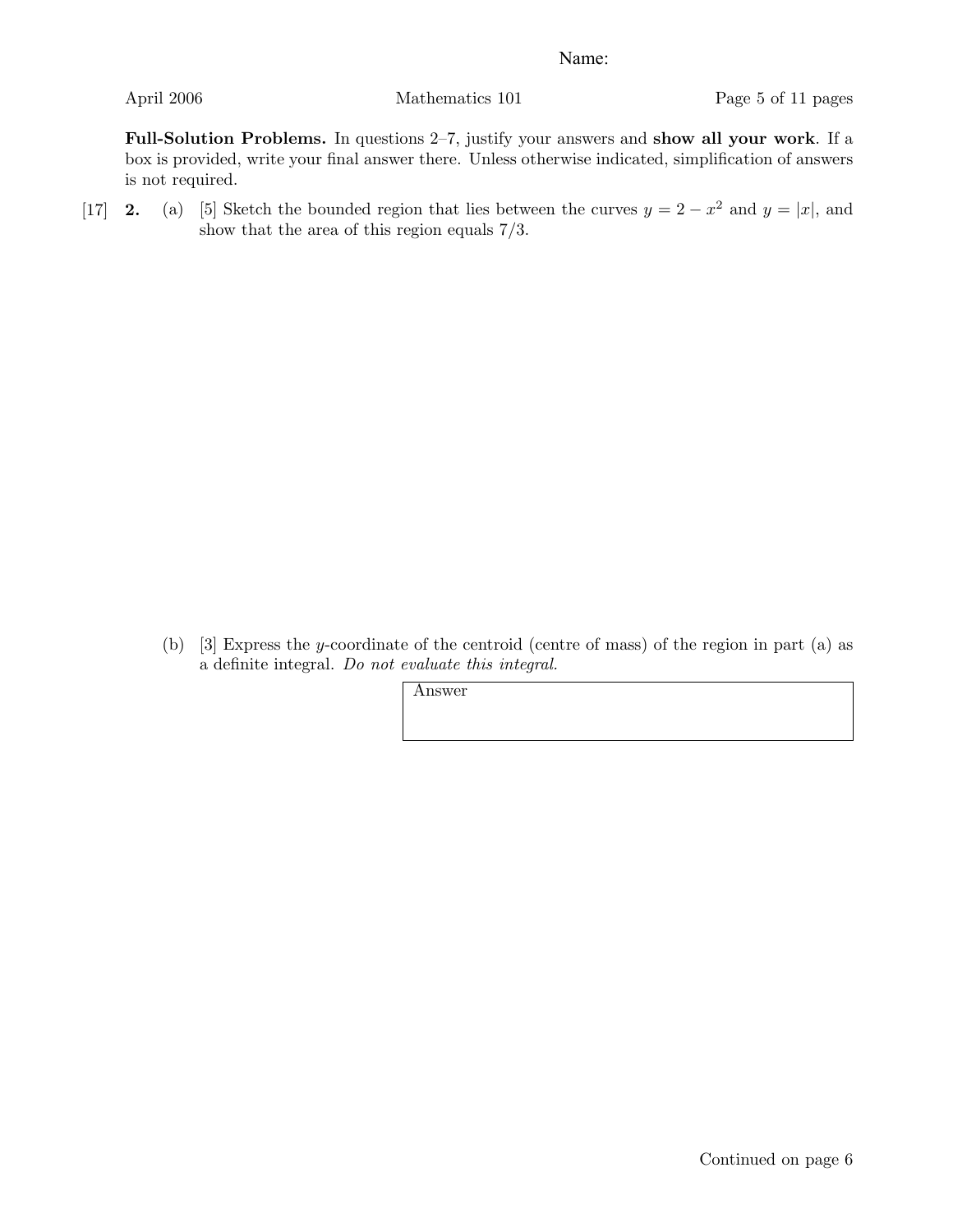April 2006 Mathematics 101 Page 6 of 11 pages

(c) [4] Determine the length of the curve  $y = (2/3)x^{3/2}$ ,  $0 \le x \le 3$ . Evaluate and completely simplify your answer.

Answer

(d) [5] Express the volume of the solid obtained by rotating the bounded region that lies between the curves  $y = (x - 2)^2$  and  $y = x$  about the vertical line  $x = 5$ . *Do not evaluate this integral.*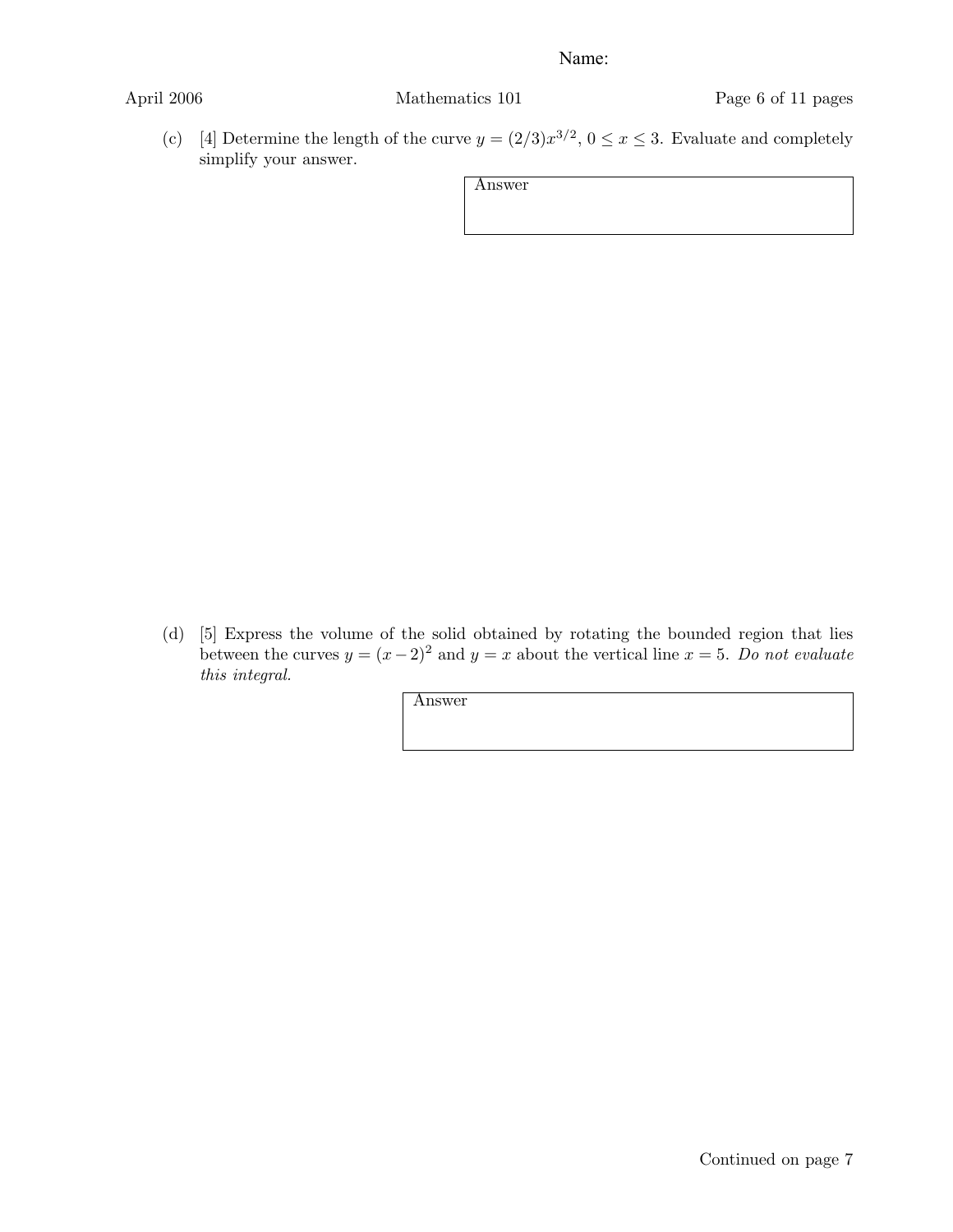April 2006 Mathematics 101 Page 7 of 11 pages

- [20] 3. Evaluate the following integrals. Each part is worth 5 marks, but not all parts are of equal difficulty.
	- (a)

$$
\int \frac{x^2}{(x^3+1)^{101}} \, dx
$$

Answer

(b)

 $\int x^2 + 2$  $\int \frac{x}{x^3 + x} dx$ 

Answer

Continued on page 8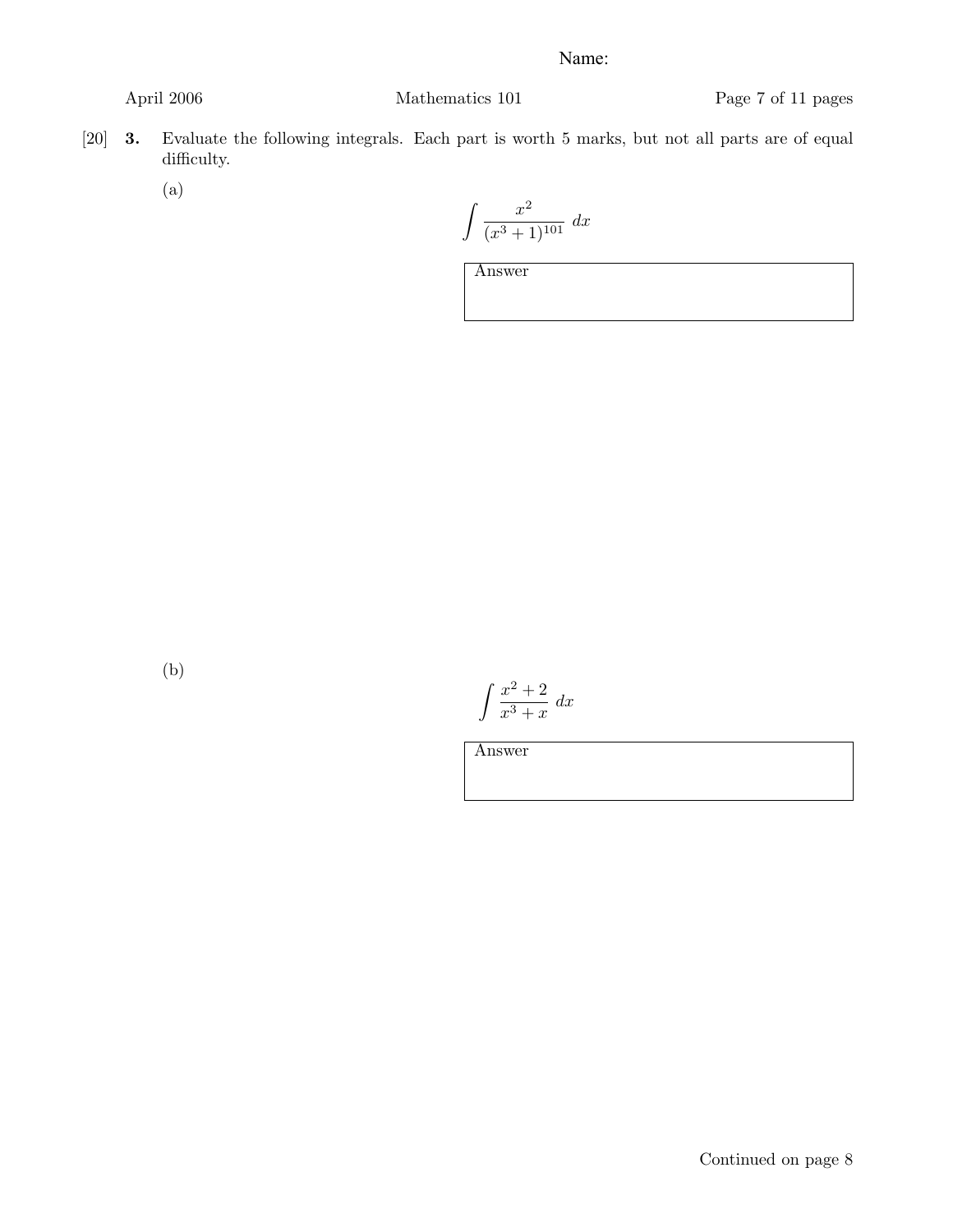(c)

April 2006 Mathematics 101 Page 8 of 11 pages

$$
\int \frac{x^2}{(100 - x^2)^{3/2}} dx
$$

Answer

(d)

 $\int e^{2x} \sin 2x \ dx$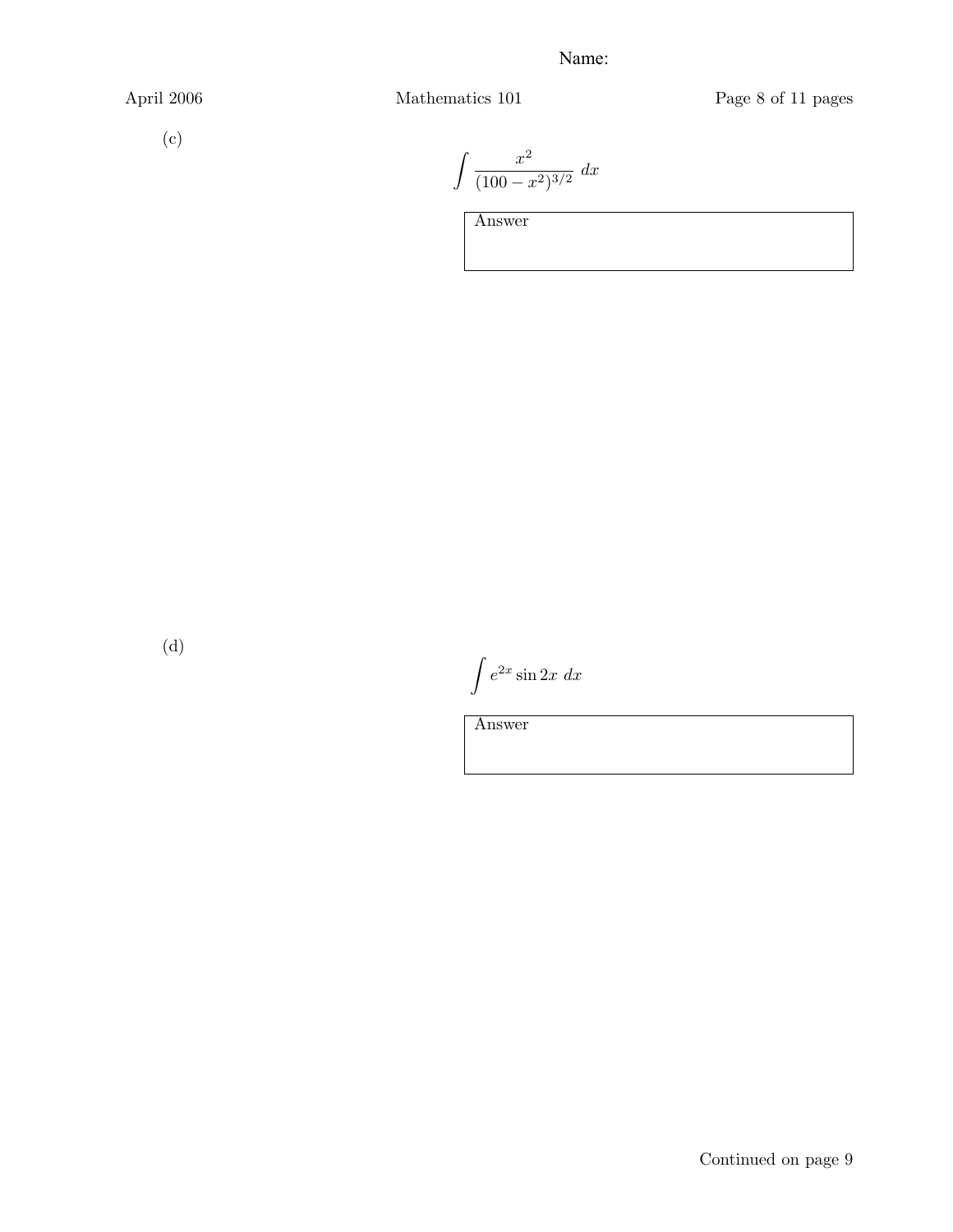April 2006 Mathematics 101 Page 9 of 11 pages

[12] 4. (a) [5] Solve the initial-value problem

$$
\frac{dy}{dx} = y^4(x+1)^2, \ y(0) = -1.
$$

Express your answer in the form  $y = f(x)$ , and simplify your answer completely.

Answer

(b) [7] Solve the initial-value problem  $y'' + 2y' = \cos x$ ,  $y(0) = 1$ ,  $y'(0) = -1$ .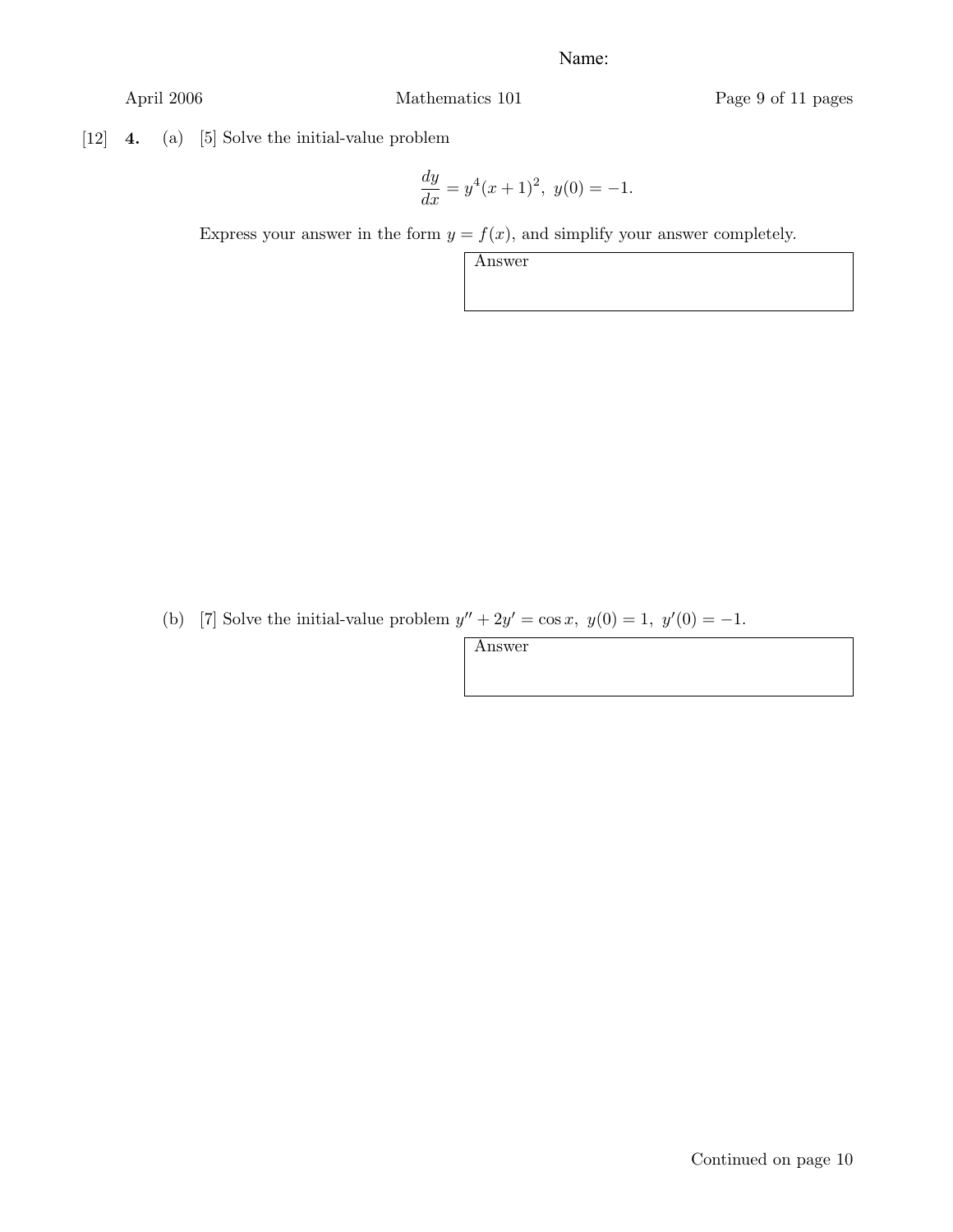[10] 5. The vertical cross-sections of a bathtub perpendicular to its long axis have the shape shown below. They are squares of side length 50 cm surmounting a semicircle. Assuming the tub is full of water, find the hydrostatic force on one of its vertical ends (which also has the shape below). For the density of water, use the value  $1000 \text{ kg/m}^3$ , and for the acceleration due to gravity use the value  $9.8 \text{ m/sec}^2$ .



| Answer |  |  |  |
|--------|--|--|--|
|        |  |  |  |
|        |  |  |  |
|        |  |  |  |